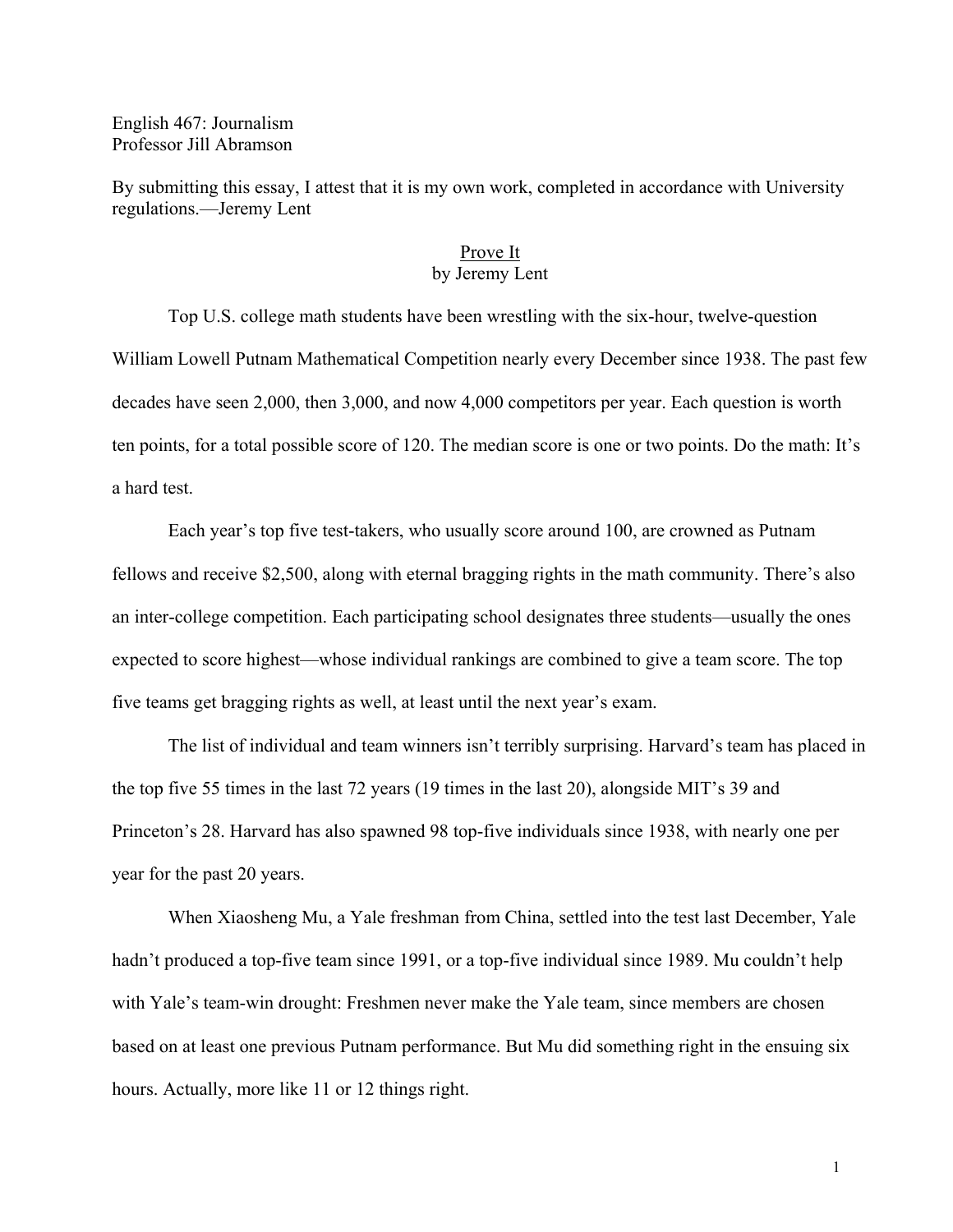On March 23 this year, the Mathematical Association of America named Mu as one of the five 2009-2010 Putnam fellows. Once word got out, Yale's student newspaper and press office made good use of the bragging rights. However, none of the articles or press releases mentioned that Yale's team had scored about thirtieth. Out of a record 439 teams in 2009, that was respectable, but not anything that will keep Harvard's team up at night.

 Aside from the two-dozen other Yalies who sat for the Putnam along with Mu, very few students at Yale likely have any idea (or a desire to have one) what the upper echelon of mathematics looks like. For the last ten years, Yale has graduated an average of 11 math majors each year (out of about 1,250 students per graduating class), down from an average of 22 majors between 1976 and 1998. The number of Yalies enrolled in math classes has dropped as well, from around 1,900 students in 1978 to about 1,500 today. Over half of those students took one of the introductory calculus or linear algebra classes, prerequisites for many other majors besides math. Unless Yale students stick around for an upper-level math class—which few do—they never get a taste of the kinds of problems on the Putnam, whose answers (if you ever reach them) are page-long proofs, and not just a few numbers.

 Is it the small and shrinking pool of upper-level math students that's kept Yale far behind its Putnam rivals? That's probably part of the picture. Harvard's math department has shepherded through about 250 majors annually in recent years, and MIT has seen around 350. (Yale's graduating classes are smaller than Harvard's, and larger than MIT's, by about 250 students). According to Noam Elkies, a math professor at Harvard since 1990 and a Putnam fellow himself, somewhere between 50 and 100 Harvard students take the Putnam each year, compared to Yale's 20 or 25.

 But as Salah Ahmed, a current math major at Yale, pointed out, Yale would need only a few of the world's top math students to win big in the Putnam. "If all the IMO [International

 $\overline{2}$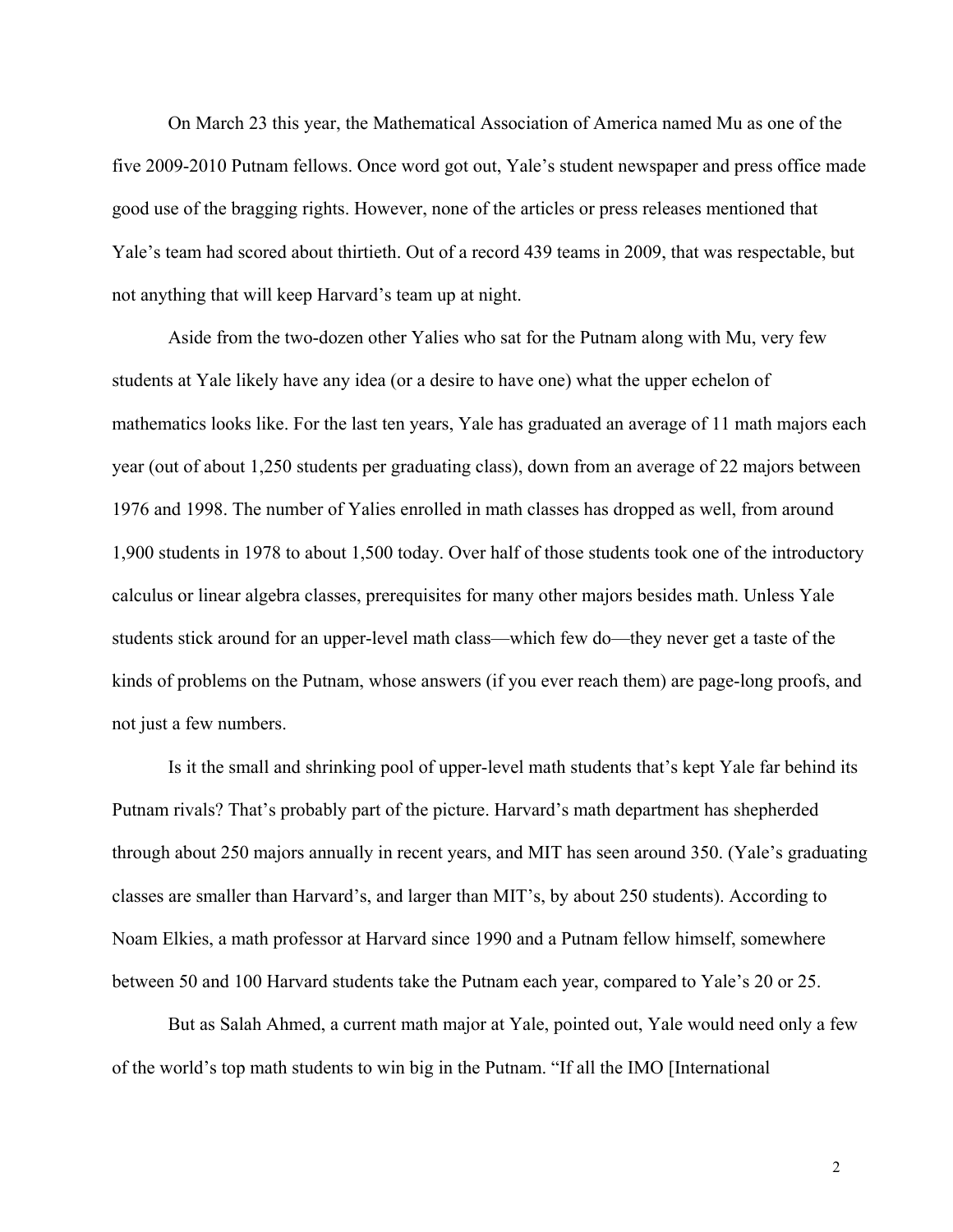Mathematical Olympiad] gold medal winners from China apply to Yale, and Yale accepts them all, then Yale will have a strong Putnam team. It's as easy as that," Ahmed said, noting that Xiaosheng Mu won gold for China in the 2008 IMO, a global high school competition to which over 100 countries send six of their brightest students.

 Why doesn't Yale attract more students from the high school competition circuit? Ahmed, who nearly made the IMO team in his native Pakistan, thinks that part of the problem is tradition. Harvard and MIT, unlike Yale, are known as Putnam powerhouses and so draw the upper crust of the teenage math community. It probably also doesn't help that Harvard and MIT jointly run one of the biggest annual math competitions for U.S. high schoolers, the Harvard-MIT Mathematics Tournament. Maybe Putnam success is all about name recognition.

 Roger Howe, who has taught math at Yale since 1974, claims not to be miffed by the dominance of his neighbors to the north. He compares the growing scrutiny over Putnam results to the country's "unhealthy obsession with professional sports," and he doesn't see Putnam training as a priority for Yale's department. "Becoming a good test-taker is a good goal, but I think there should be a balance between that and learning the math curriculum," Howe said.

 Then again, Howe was a Putnam fellow in 1964, and according to Max Engelstein, a senior math major at Yale, he's very careful when helping to select Yale's Putnam team each year.

 Yale has another disadvantage that several math majors pointed to, and that's a deficiency in what they call "math culture." When Engelstein, who scored in the top 200 on the Putnam last year, arrived at Yale in 2006, he found far fewer math enthusiasts than at Stuyvesant High School, a math and science engine in New York City. In fact, Yale didn't even have an undergraduate math club (there was one that died out in 2004), leaving a conspicuous gap next to the large and active groups for physics and computer science.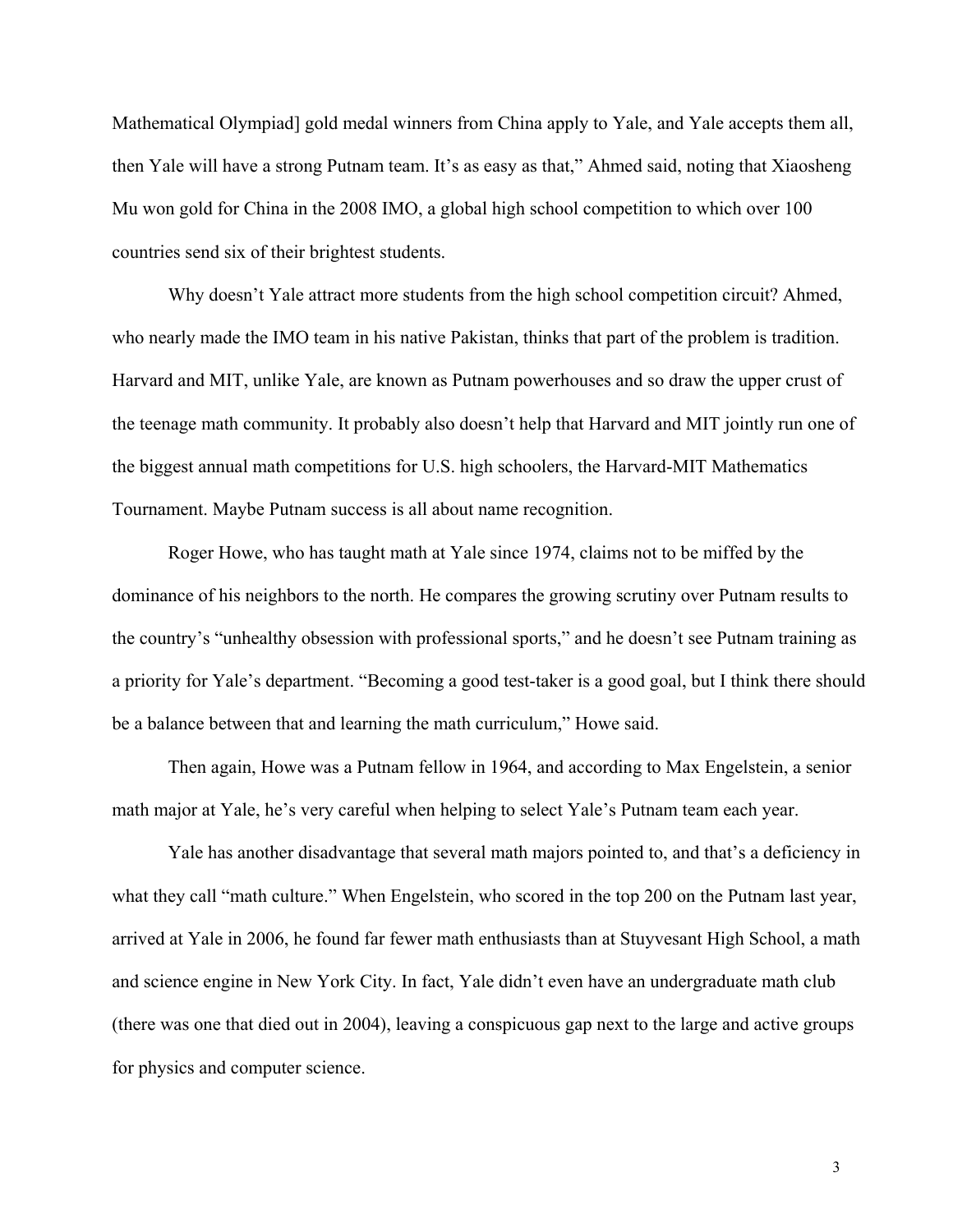At the end of Engelstein's freshman year, one of his math professors asked him to revive the Yale Undergraduate Math Society. For the past three years, the Society has held weekly Putnam practice sessions in the fall, along with some talks by math professors and students on topics like fractals (incessantly repeating geometrical figures) and "math puzzles."

 But Mu, the freshman Putnam fellow, didn't go to many of the practice sessions, preferring to train on his own. And he described the few Math Society lectures he attended this year as "introducing fun math to students who don't want to get that deep into it."

 Engelstein admits that Yale has nowhere near the math buzz that Harvard enjoys. His friends from Harvard tell him that most of Harvard's math majors hang out in the math department building, work on homework together and, importantly, keep food lying around to lure anyone who has a math question.

 With a quick glance at Harvard's lively math department website, you can see why students might be drawn to the sleek, couch- and computer-filled Harvard Science Center, which houses the math, statistics, and history of science departments, along with a full-service cafeteria and the Math Question Center, staffed five nights a week by undergraduate course assistants. Harvard also boasts the Harvard College Mathematics Review, an undergraduate journal that accepts submissions from students and faculty around the country. The weekly Mathematics Colloquium meets in one of Harvard's private dining rooms on Tuesday nights, while the more casual Math Club hosts, among other events, a pie-eating party on Pi Day (March 14, or 3.14).

 Judging by websites alone, Yale's math department just doesn't measure up. As of early May 2010, Yale's math department website still had no mention of Mu's Putnam win—only an outdated announcement about the upcoming 2009 Putnam exam. Harvard's site has a full page on Putnam results from the past ten years, along with pictures of each year's Harvard team and a "Putnam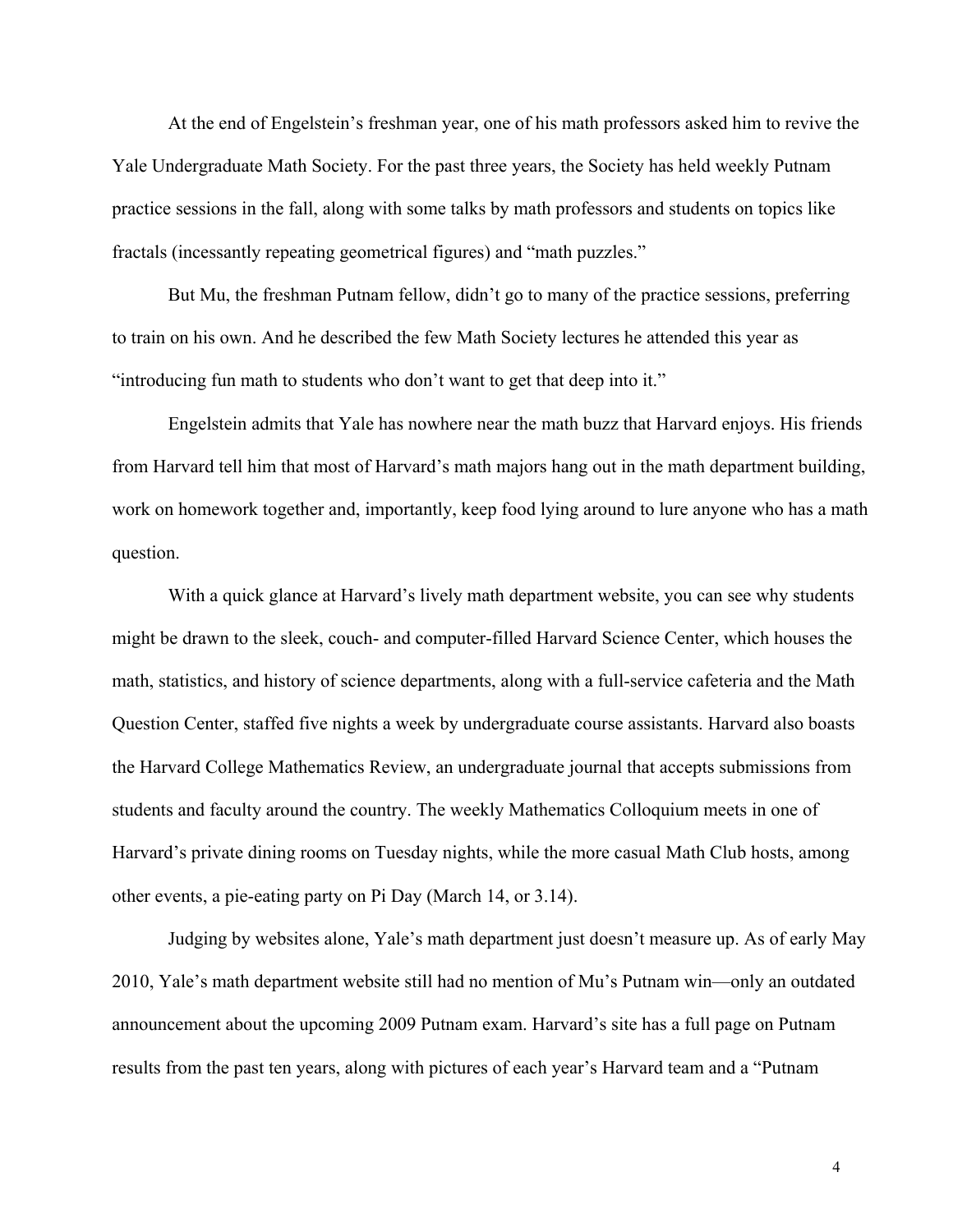practice problem of the day," which is, true to its word, updated daily.

 Harvard's math website is filled with pictures of the Science Center, but Yale's site offers no peek at the Yale math department's home, Leet Oliver Memorial Hall, a relic from 1908 that was built originally for English, economics, and history classes. In the 1960s, the University budgeted for a brand new mathematics building, and even held a high-profile design competition won by architect Robert Venturi. But Yale fell into financial trouble soon after, and the new math center never materialized.

 Leet Oliver Hall is not as musty as you'd expect for a century-old building, but it's perhaps more somber than the math that goes on inside. The echoing marble floors make the building feel empty even when it's filled with students. Very little talking goes on in the hallways between the dozen classrooms.

 At the top of the entrance staircase is a six-foot painting—no title or artist's name is provided—of an ascending mesh of arches, densely packed until the very top, where a few turrets poke out into a muddy sky. First-year calculus students, filing out from their symbol-filled lectures, are undoubtedly reminded of the Tower of Babel.

 To the painting's left is a map of Yale, dated 1961, alongside a three-shelved trophy case that holds only four trophies: one for Yale's fifth place finish in the Putnam in 1969, the other three for honorable mentions in 1970, '71 and '77. The rest of the shelf space is filled with white plaster models of conic sections and other bulbous geometric shapes.

 Down the hall is another glass case, displaying two dozen mathematically titled books and a faded yellow sign that proclaims, "Yale Ph.D.s Publish!" The exclamation point makes it seem as though someone was surprised at the fact—although to be sure, Yale garnered tenth place in the most recent U.S. News and World Report rankings for math graduate programs. (MIT was first, and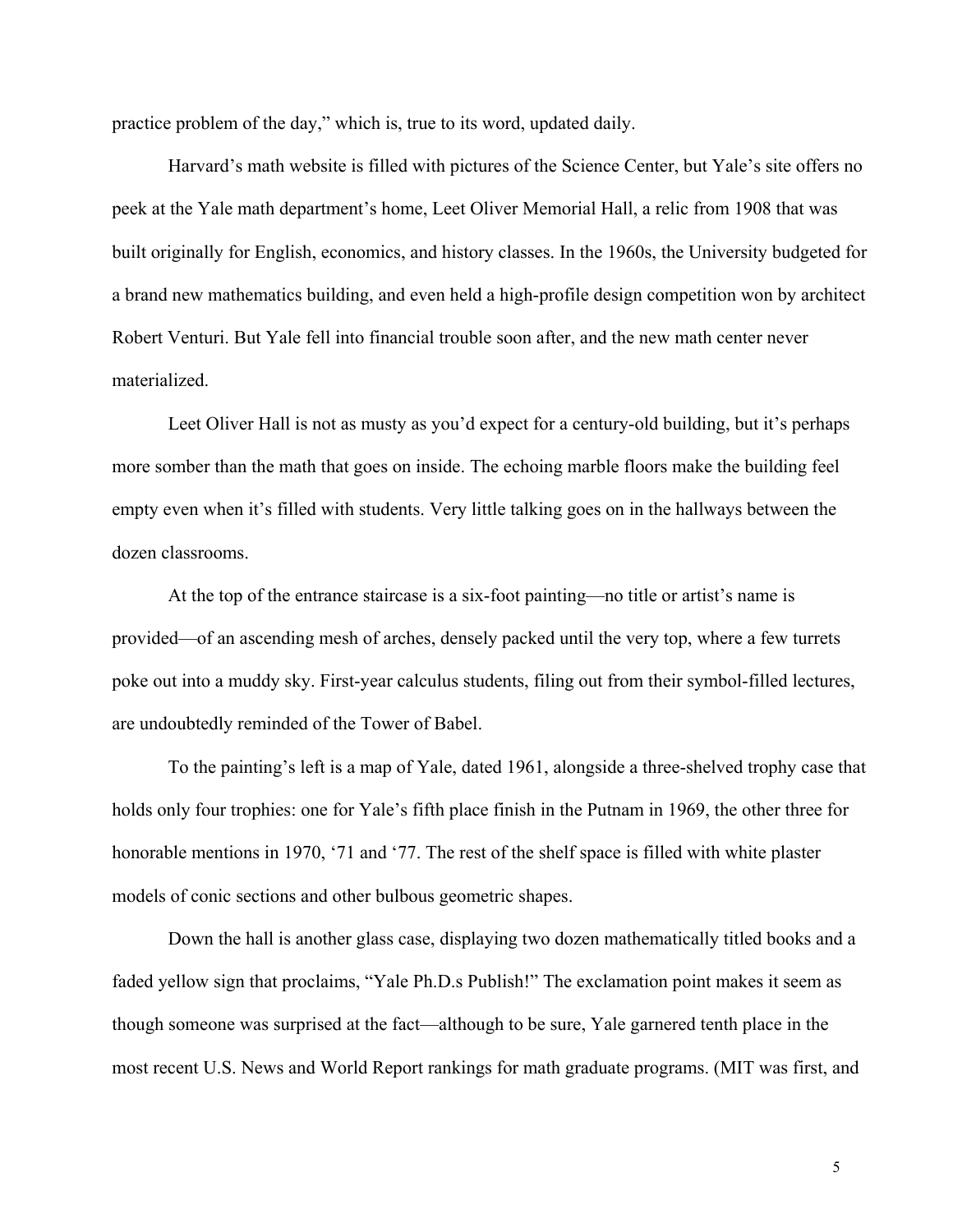Harvard was second.)

 About half the books in the case were published in the '60s or '70s, although a few books, like "Lectures on Automorphic L-Functions" (2004), are from this millennium. But outdating all these books is a withered postcard, inexplicably wedged outside the glass in the lower left-hand corner of the case frame. It was sent on September 26, 1941 to Mrs. Knapp at 12 Hillhouse Avenue (the address of Leet Oliver Hall). The scribbles on the postcard say something about the fresh air in Canada, but the initials of the signatory, "H.L.S.," are unfamiliar to Paul Lukasiewicz, the librarian who's kept watch over Yale's math book collection, housed on the third floor of Leet Oliver, since 1966.

 Lukasiewicz never studied math beyond high school but now keeps up daily with who's publishing what in the world of academic mathematics. He sees a steady stream of visitors at the beginning of each semester, when students are scavenging for textbooks. But after the first few weeks, the crowds thin out, and just about the only noises come from the shuffling of graduate student feet.

 Lukasiewicz remembers the various iterations of the Yale Math Society over the years, as well as the math graduate student softball team that he captained until it dissolved a few years after his arrival. Now, his soft voice and smiling, double-chinned face give the impression that he rarely has to shush anyone.

 Many math students likely prefer silence while they work, but there's no comfortable place in Leet Oliver for students to work, either together or by themselves. Engelstein says that this lack of a home base is a major barrier to building a math community like Harvard's.

 Despite the Hollywood image of the solitary math genius scrawling equations on a blackboard in an empty lecture hall, being part of an academic community can be crucial for

 $\sim$  6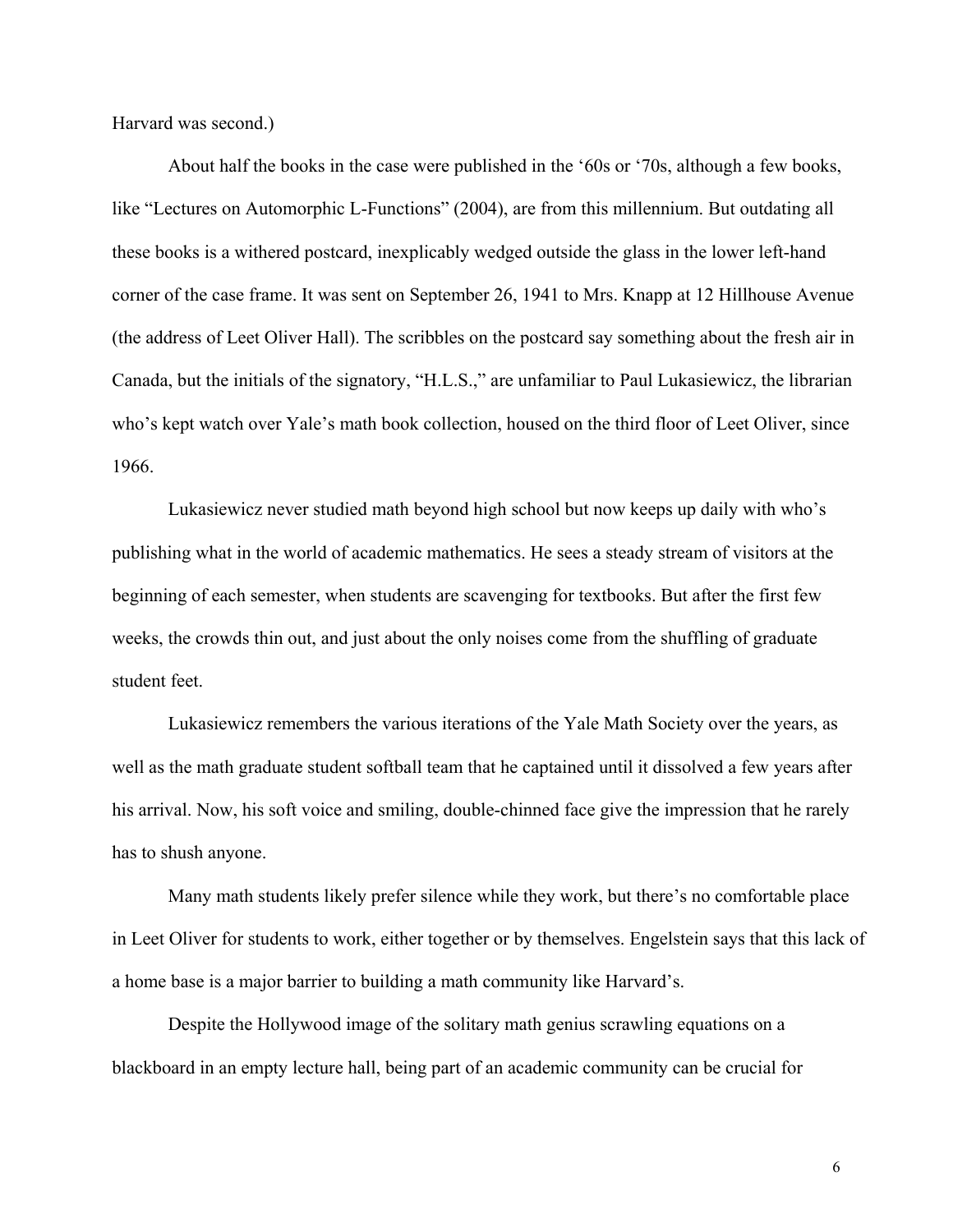budding mathematicians. Out of the seven current or recent math majors interviewed for this article, all had had plenty of social math interaction in high school, either by training and competing with a math team or by attending summer math camps, which are part of a recently growing push to introduce promising high schoolers to advanced math.

 Shira Helft, who captained her high school math team in Port Washinton, NY, went to math camp after her sophomore year of high school, then topped it off with theoretical computer science research at Boston University the following summer. But during her first year of math classes at Yale, Helft felt that she was "falling out of love with math."

 "Outside of my math classes, I was in a community of people who didn't believe in the power of math. Most Yale students simply don't believe that higher-level math is important for their education," Helft said.

 The next year, Helft helped Engelstein get the Math Society going, but when she continued to miss her high school math community, she started looking for math inspiration beyond Yale's walls. In the fall of 2009, she left Yale for a semester to enroll in the Budapest Semesters in Mathematics, a program that annually draws about 50 top U.S. and Canadian math students to be taught (in English) by instructors from Hungary's Mathematical Institute. Helft loved the camaraderie.

 "We developed personal relationships with the professors, we worked in pairs to solve problems in class, we always had games and competitions, and all the classes were in one hallway, so you couldn't avoid getting excited about math," Helft said.

 Math mentorship and community were important for Mu, the freshman Putnam fellow, who studied independently for Chinese math competitions under the guidance of a math teacher who taught him throughout his six years of middle and high school. Mu's high school was a well-known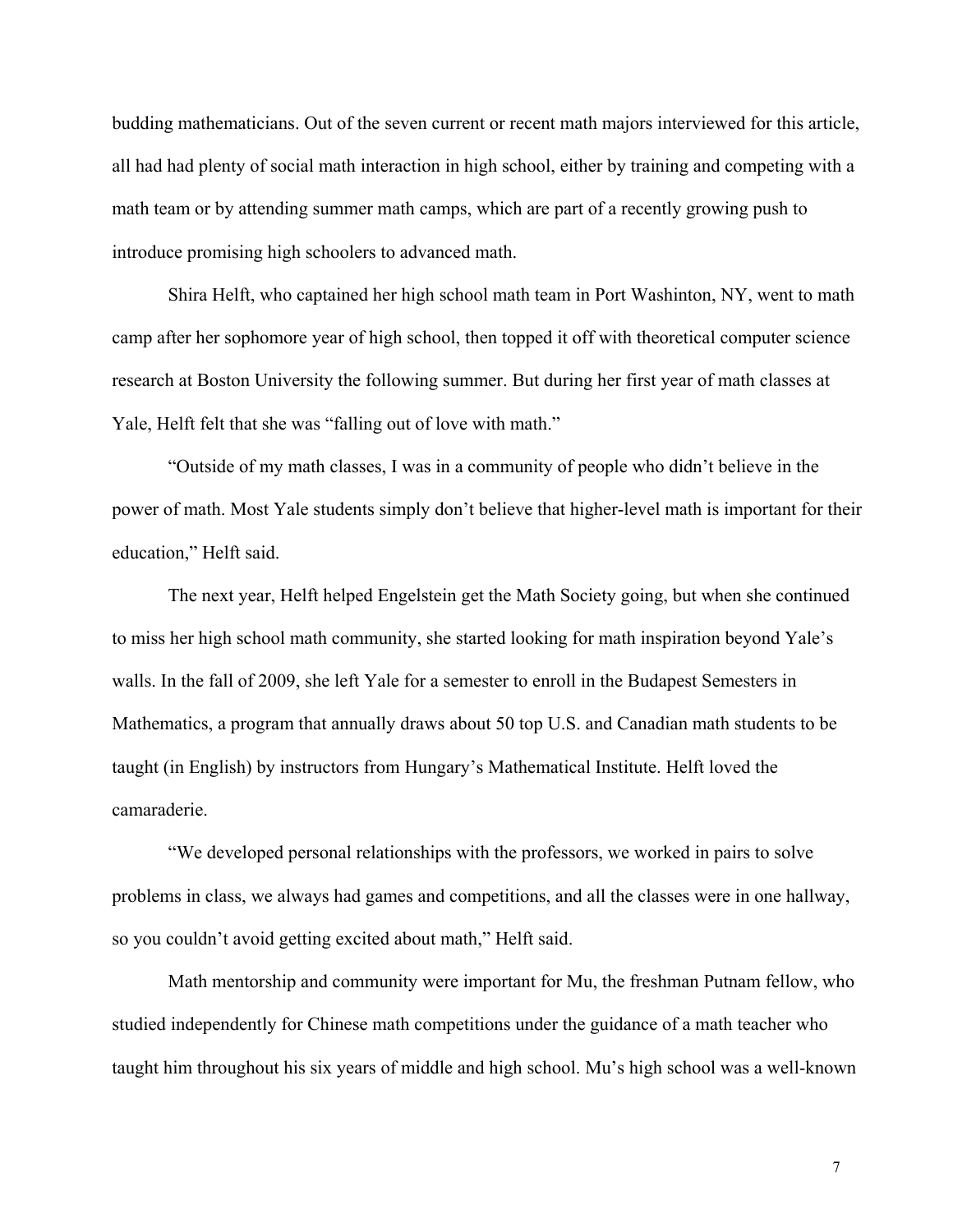feeder for China's Mathematical Olympiad team, and many of his classmates shared his math ambitions, if not his talent.

 "At my high school, we always discussed problems with each other. Here at Yale, you tend to do things individually," Mu said. (Mu was rejected from Harvard, and he chose Yale because it was the closest, out of the schools that accepted him, to the vibrant math community in Cambridge, MA.)

 The biggest reason why Yale falls so far behind Harvard and MIT on the Putnam may be a chicken-and-egg problem (which belongs in the province of biologists, not mathematicians): Yale doesn't attract the kinds of students who would build up a strong math community because Yale doesn't have those kinds of students in the first place.

And Leet Oliver Memorial Hall can't be helping the situation.

 It's true that hundreds of Yalies each semester take a 100-level calculus class, but enrollments drop exponentially as the course numbers rise. Last fall, "Linear Algebra and Matrix Theory" (Math 225), drew nine undergrads, while "Modern Algebra" (Math 380) had just six.

There's a fairly simple explanation for this trend, you might think: Math classes are hard, and upper-level math classes are harder. As Helft points out, most of the people taking 200-level classes are the ones who went to competitions and math camps in high school. And the intro calculus classes don't often inspire students to take any more math than they have to, said Yen Duong, a math and philosophy major.

"There are very few things that could scare off more people from math at Yale than the intro calculus classes. And they hardly prepare you for higher-level math classes," Duong said. The consistently poor evaluations that Yale students give of many of these intro classes—taught mostly by graduate students— back up Duong's impression.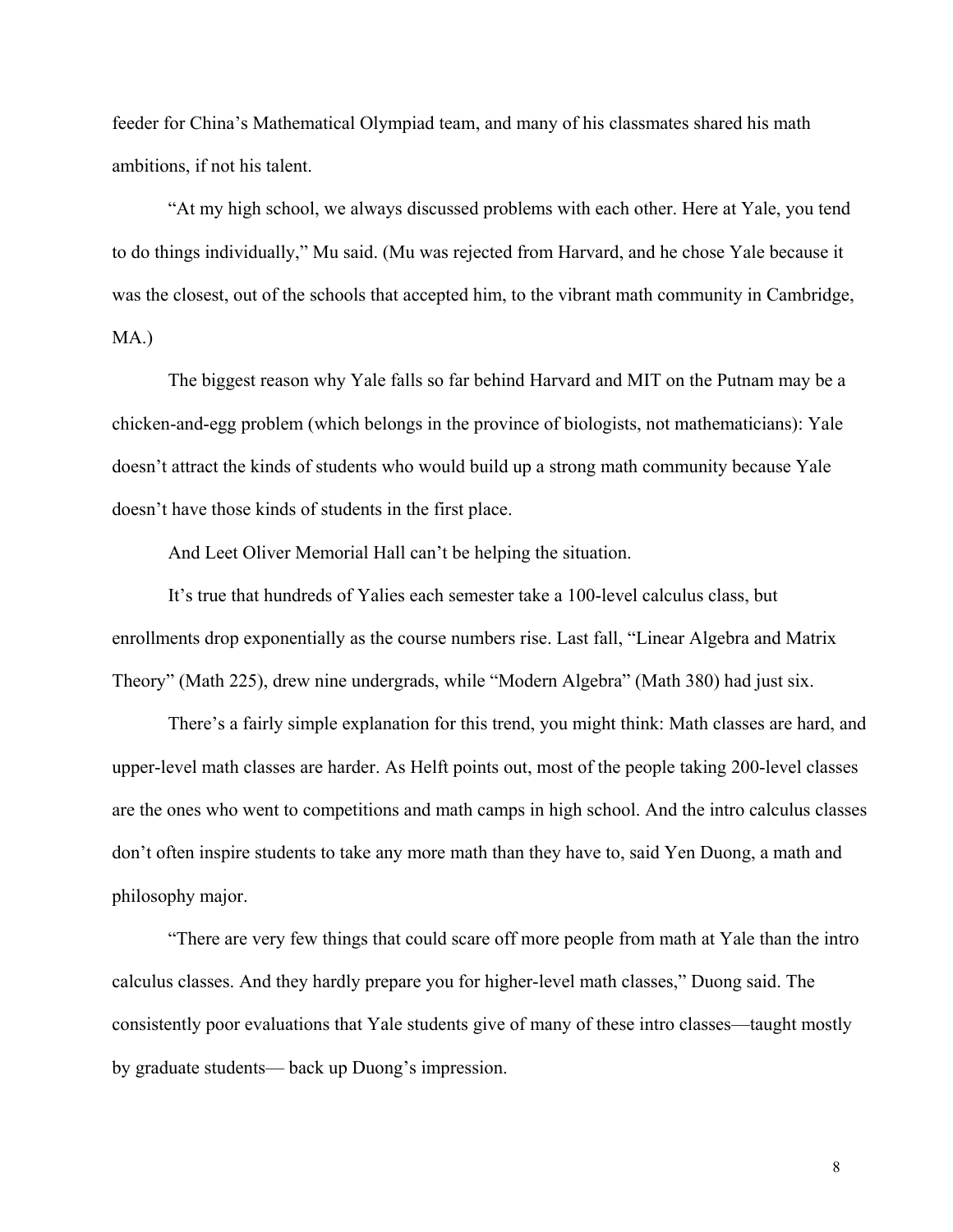So what if you weren't a math Olympian in high school but are looking to take an upperlevel math class at Yale? This is where I come into the story.

I wanted to be a math major when I came to Yale as a freshman in 2007. At my high school in Montgomery County, MD, I took AP Calculus in my junior year, won "Best Math Student" in senior year, and I was even awarded a Rensselaer Polytechnic Institute math and science medal based on my teachers' nominations. So when I surveyed Yale's math offerings, I decided on Math 230, "Vector Calculus and Linear Algebra." The class was described in the course listings as a warpspeed primer for prospective math majors who had already been introduced to calculus, thank you very much.

The course evaluations that I read before getting to campus were foreboding. "Math 230 is a rite of passage . . . you will feel hopelessly lost at pretty much every point during the course. Find a group of friends to work with early; homework is impossible otherwise," wrote one student. (Yale's evaluation system is anonymous.) The scent of challenge excited me. I was used to hearing classmates complain that math was "impossible," and I was used to proving them wrong.

About 70 other freshmen showed up to the first Math 230 class, but thanks in part to Yale's "shopping period"—when students get to sit in on classes for a week before committing to a course schedule—our numbers were down to 30 by the second week. However, the material in those first weeks was innocent enough: axioms of arithmetic, the definition of a function, a little vector addition. The homework problems were also not that difficult, although they were unlike anything I had seen in high school. We were asked to "prove" various theorems, rather than write out a few formulas and do some calculator tricks, as I had done and excelled at throughout high school.

As the fall days got shorter, the proofs grew longer. My assignments stretched out for several notebook pages whose lines were filled with complete, albeit symbol-filled, sentences. And each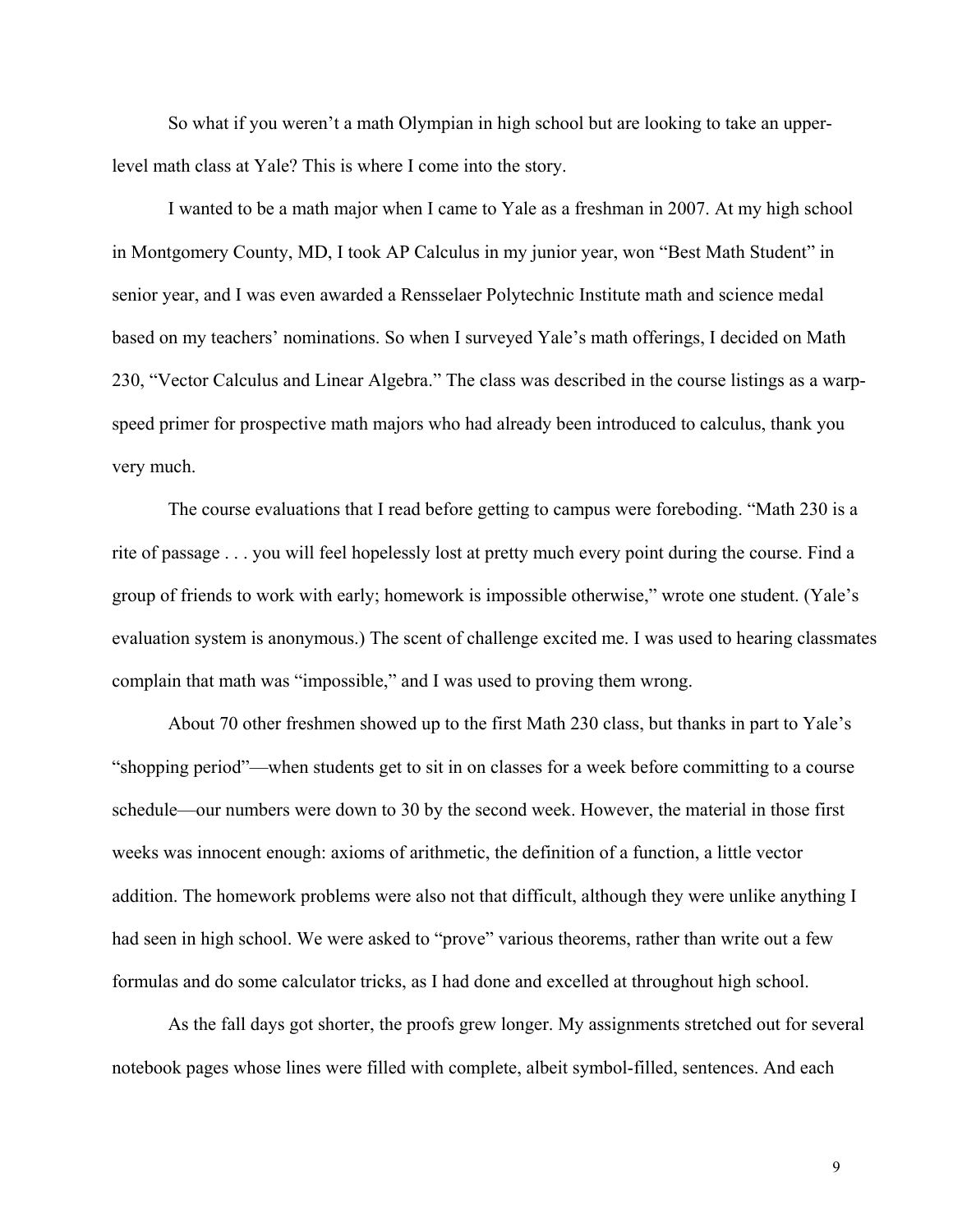lecture became a dactylic marathon of writing down all the proofs that the professor, a stocky postdoc from Lebanon, copied from his notes onto the blackboard. Like several of my classmates, I perceived no other choice than to be a stenographer, since there was no way I was going to understand those proofs in real-time.

All the proofs were ostensibly logical, but they started making less and less sense to me. I tried working on homework problems with some of my similarly confused classmates, and I visited the graduate student math tutors. But for each seven-hour assignment I finished off, I heard a rumor about some kid finishing in two hours, or one hour, or half an hour.

I found out pretty quickly that most of the freshmen in Math 230 had been doing proofs in high school, often at competitions and math camps. Meanwhile, I had been chugging away happily at trigonometry and calculus problems that had only one right answer—the only kind of math problem that most high schoolers and college students will ever see. (There are many, sometimes infinite, ways to write a correct proof for a given theorem.) I was great at those problems, and I expected college math to be more of the same.

In fact, I was mathematically justified to expect that. The only proofs required of me by the math curriculum in Montgomery County Public Schools, one of the country's highest-achieving school districts, were short blurbs about congruent and similar triangles in middle school geometry. Sure, there were some proofs in the appendix of my junior year calculus textbook, but we never had to look at them, and I assumed that most mathematicians don't bother with them either.

In Math 230, I learned that mathematicians bother with nothing but the proofs, and the same is expected for undergraduates who venture beyond the intro courses. Proof-based homework assignments are like very complicated Jeopardy problems. The theorem (or "answer") is given, and student has to show how to arrive at the theorem using only basic assumptions (called axioms) and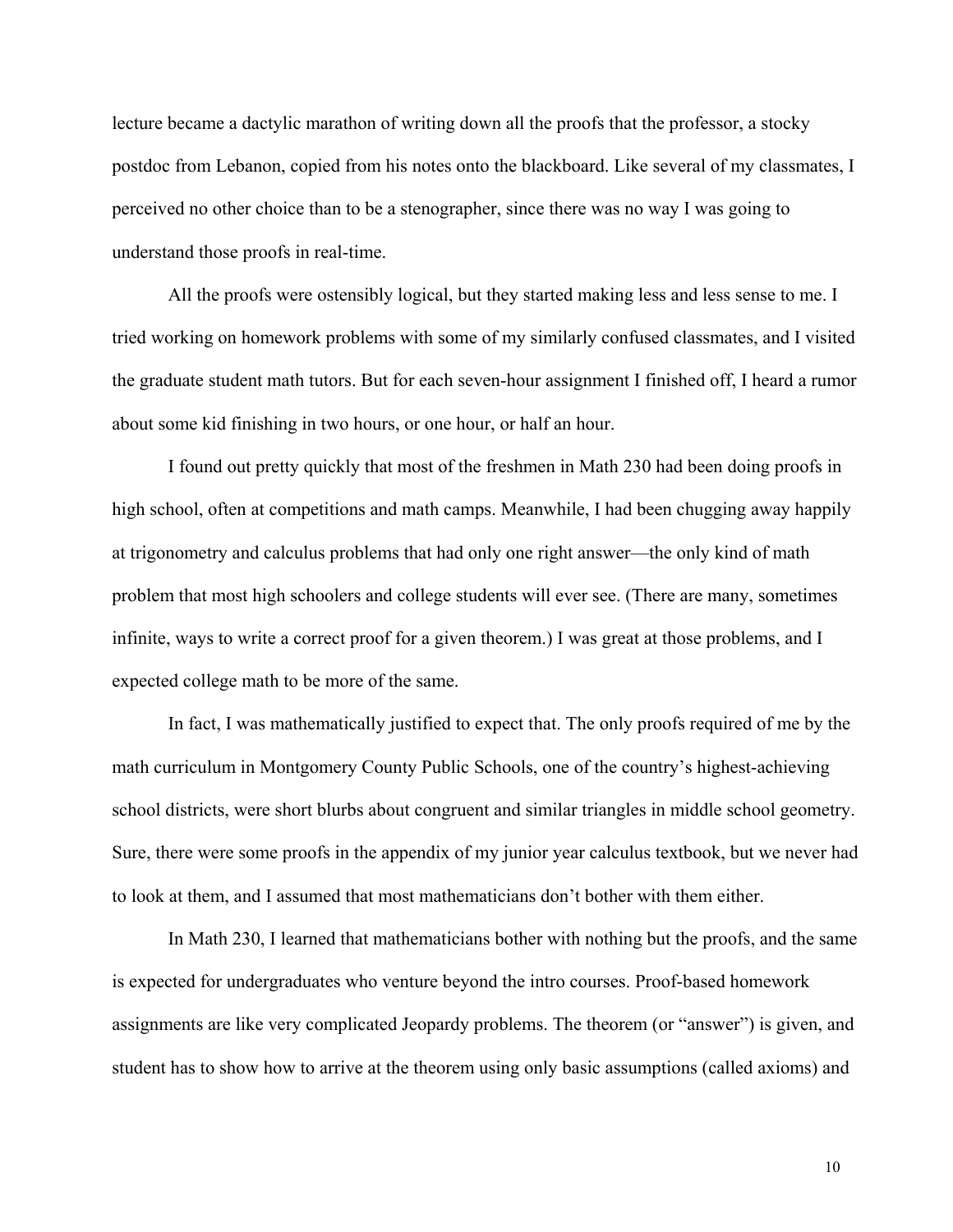foolproof steps of logical reasoning. Which axioms to use, and which steps to take, is often far from obvious.

Professional mathematicians work at coming up with these theorems in the first place, a process that can take years and dozens of pages. But they don't prove new theorems just to give their students more homework problems. Proofs are the engine of mathematics, the tools that Euclid, Descartes, Newton, and Einstein used to make their far-reaching contributions. Anyone with a bit of mathematical vocabulary can make a conjecture—for instance, that there exist infinitely many prime numbers, or that the area of a circle is  $\pi r^2$ —but it takes a proof-wielding mathematician to show whether or not that conjecture is right, whether or not scientists can use the conjecture in their computations, and whether or not mathematicians can use it to prove more theorems.

There's an even more practical reason why mathematicians spend most of their time on proofs: The rest of the mathematical labor market is being outsourced to technology. Between modern graphing calculators and an online site called Wolfram Mathematica, computer chips can do the bulk of the work for just about any problem that I solved in AP Calculus. In fact, computers have even started doing proofs. The first famous "computer-assisted proof" surfaced in 1976. That year, two mathematicians from the University of Illinois wrote a computer program to check all 1,936 contingencies that needed to be checked to prove the four-color theorem. This theorem states that for any map (a division of a 2-D plane into multiple regions by straight or curved lines), there is a coloring scheme, using no more than four colors, such that no two adjacent regions are colored the same. The four-color theorem was first conjectured in 1852, but the sheer immensity of work needed for confirmation stymied efforts at a proof by unassisted mortal hands.

Since 1976, several more important conjectures have emerged from computerized proof programs. For now, mathematicians still have the proof-writing market mostly cornered, although that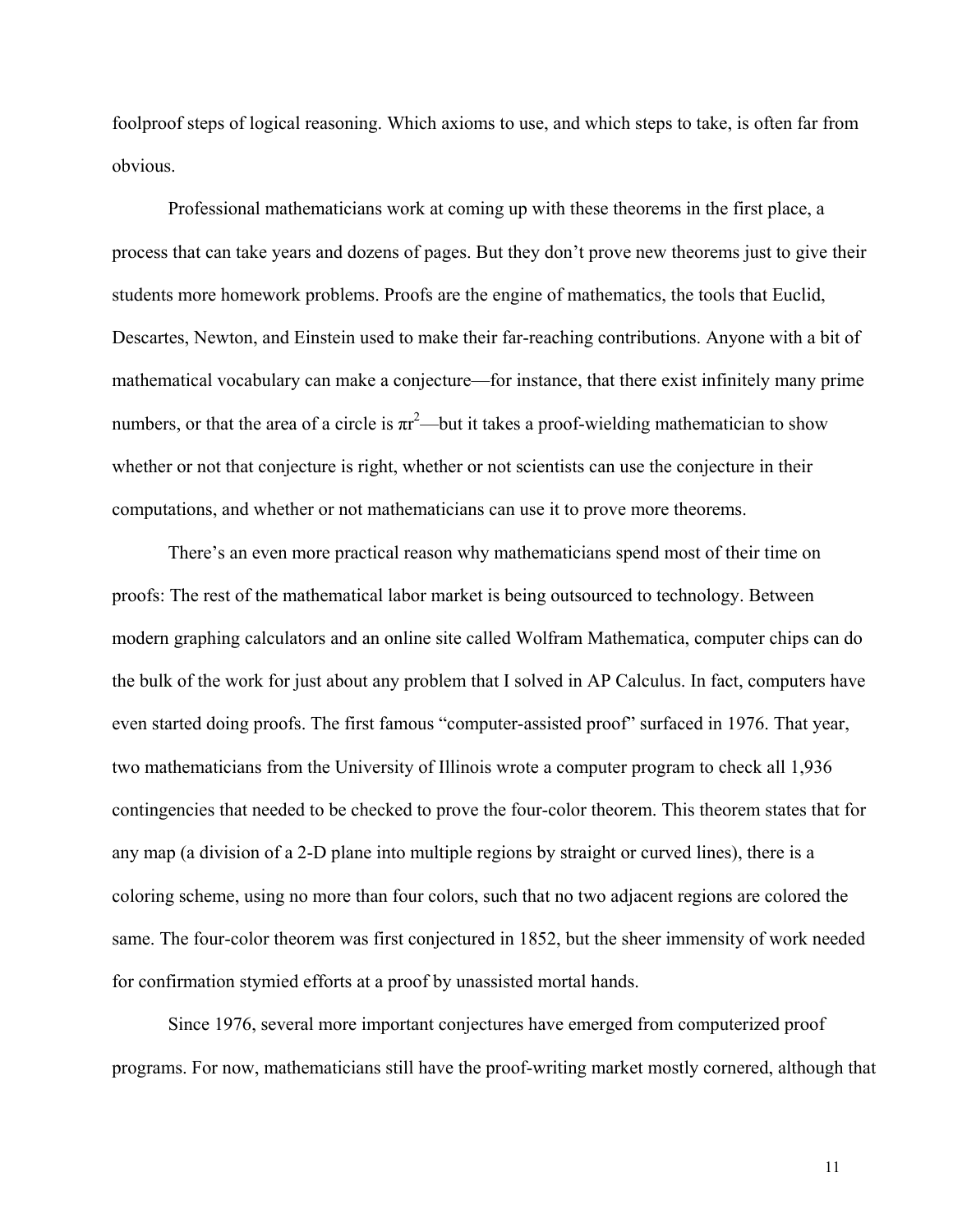doesn't guarantee that math departments of the future won't be staffed by computers. In any case, it's clear that number-crunching high school math classes are no longer much of a job qualification.

I did need some of my high school algebra and calculus skills to do the proofs in Math 230, but since a proof hadn't crossed my desk since middle school, I felt helplessly behind most of my classmates. If I had gone to high school four decades earlier, things might have been different. When Linda Loomis, my high school calculus teacher, started as a ninth grader at a D.C. public school in 1964, she was doing proofs from day one. In algebra, her class started off by proving that the square root of two is an irrational number. In geometry, they did "exactly what Euclid did" in his prooffilled "Elements." AP Calculus, in the absence of calculators, was all about proofs in the 1960s. In 2006, the year I took calculus, the AP exam had one proof question, alongside nearly a hundred oneright-answer problems.

Loomis's high school math classes were an outgrowth of "New Math," a nationwide curricular movement launched soon after Sputnik that stressed abstract concepts, with an eye towards training future scientists and engineers. Loomis went on to get a degree in proof-based math from American University in 1972, and she started teaching high school math in 1977. But by then, the pendulum was swinging back towards number-crunching and real-world applications, a trend that solidified in the late 1980s, Loomis recalls, as calculator companies such as Texas Instruments began colonizing classrooms.

In any case, New Math wasn't going over so well. Although Loomis had the right credentials, many of her fellow teachers hadn't been trained in the set theory or base-six number systems that they were expected to teach. Besides, the new material was soaring over most students' heads.

"Finally, people realized that not everyone's going to be a rocket scientist," Loomis recalled.

12 and 22 and 23 and 24 and 25 and 26 and 26 and 26 and 26 and 26 and 26 and 26 and 26 and 26 and 26 and 26 and 26 and 26 and 26 and 26 and 26 and 26 and 26 and 26 and 26 and 26 and 26 and 26 and 26 and 26 and 26 and 26 an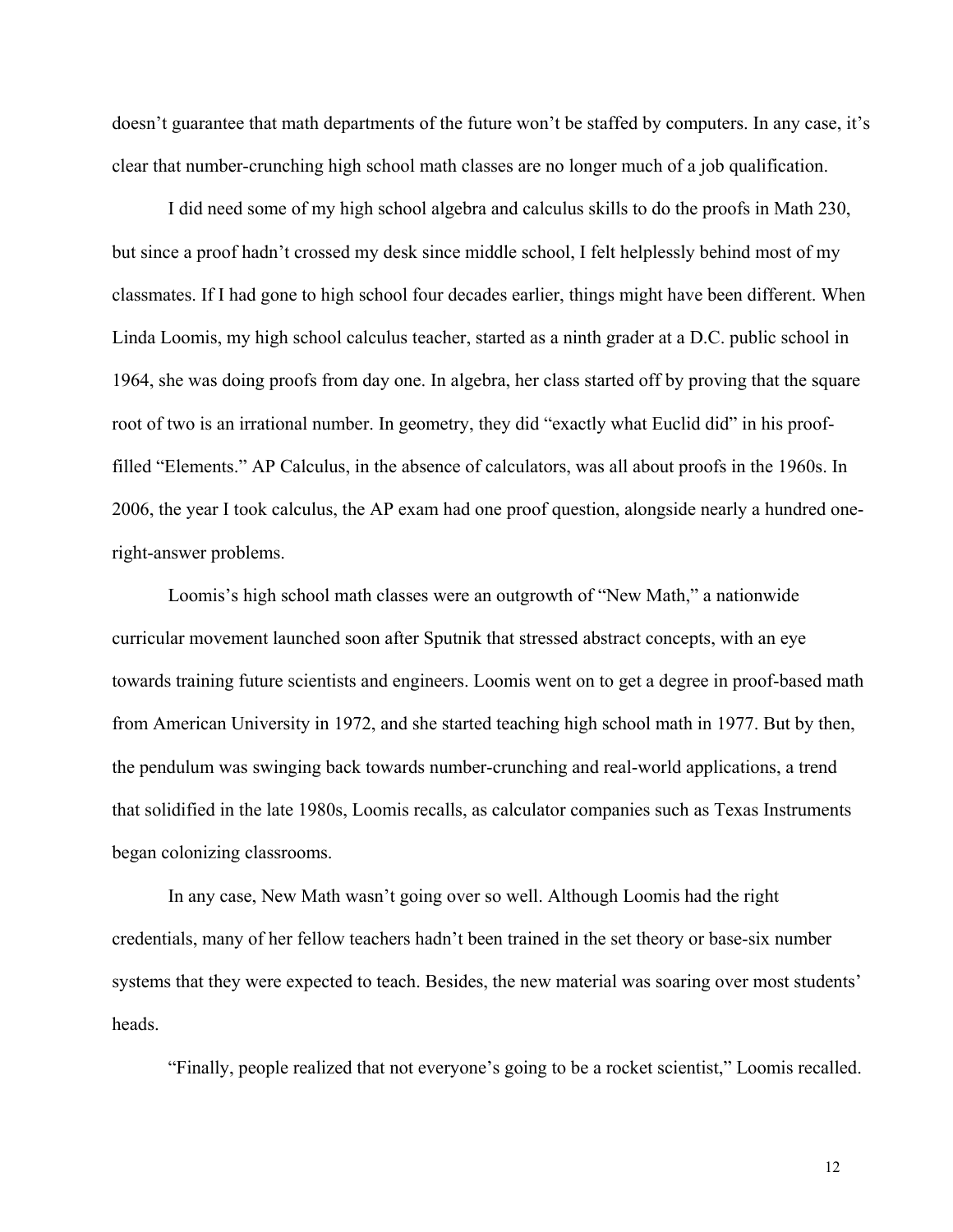As the Cold War subsided, college-readiness replaced battle-readiness as the educational priority. This meant getting as many students as possible ready for college. And if that was going to happen, more students needed to be taking higher-level math in high school. Since many high school students aren't ready for proofs, Montgomery County's school officials simply took the proofs out of the higher-level classes, Loomis explained.

But I suspect that I would have found Math 230 more manageable if Montgomery County had stuck with the proofs. As it was, I felt overwhelmed after the first two months of my freshman year, and I dropped down to a 100-level calculus class. (That's one of the few mid-semester class changes that Yale allows. As I found out, many students before me had taken the same route.) I happily found myself back in the world of number-crunching, one-right-answer math. Calculator in hand, I finished out the semester with an A.

I'm not the only one who backed out. Ahmed, the math major from Pakistan, started Math 230 with me and dropped it a week before I did. But even more than I, he seemed to have the right credentials to take an upper-level math class in freshman year. Aside from nearly earning a spot on Pakistan's Mathematical Olympiad team, Ahmed scored higher than any Pakistani student in 2005 when he took the Cambridge International Examination O-Level math test, given to many of Pakistan's top tenth graders. Two years later, he got the highest A-Level score in his hometown, Karachi, Pakistan's largest city.

The O-level and A-level exams weren't proof-heavy, Ahmed said, but he had done plenty of proofs at summer math camps and at St. Patrick's High School in Karachi. He recalls that his math teachers in Pakistan focused carefully on proof-writing skills, letting students work through proofs together in class and waxing philosophic about what makes certain proofs "beautiful" and others "ugly."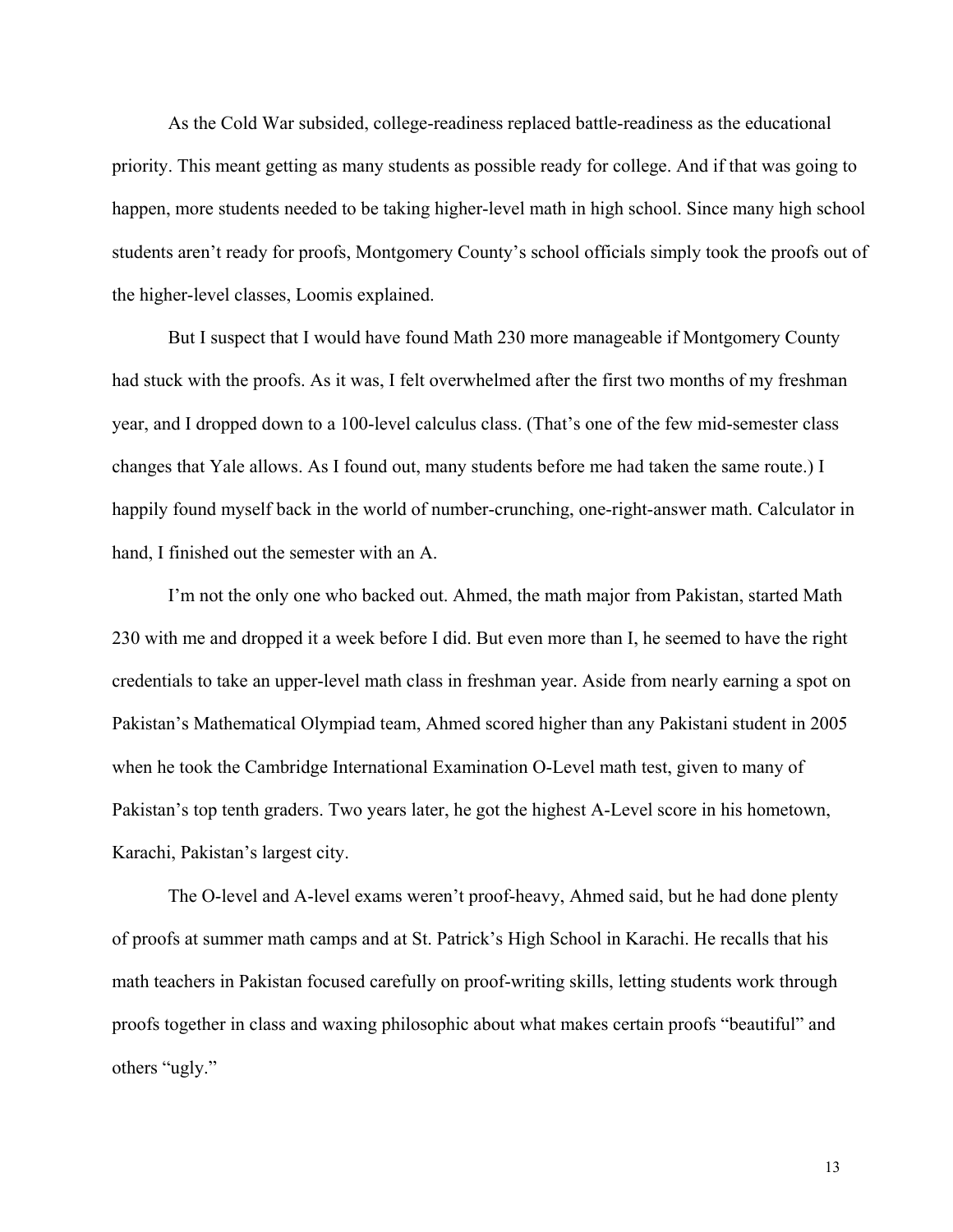But Math 230 might as well have been a different subject, since Ahmed could hardly grasp what was going on.

"The professor would just write down all the proofs on the blackboard. But all those proofs are on Wikipedia, and I can read them myself. I'm literate enough to do that. I want the professor to go through the proof with me, because proofs are not always obvious. You can read through them, but you won't necessarily understand them."

So perhaps it wasn't the proofs themselves but the teaching style that gradually rendered Math 230 incomprehensible to me. A different professor, one who taught like Ahmed's teachers in Pakistan, might have made me feel more at home mathematically. But several Yale math majors explained that my professor's teaching style is common in upper-level courses.

"We get a whirlwind of results. We prove theorems for the sake of it, without talking about the motivation, the reason that the theorems are important. And you sometimes end up losing the elegance and beauty of math," said Edward Chang, a senior majoring in math and philosophy.

Duong gave a similar message. "I always feel like I'm learning almost everything by myself, from the textbook. When I study with other students, it helps. But if I were more engaged in class, that would really help."

Engelstein, the Math Society founder, concedes that he doesn't pick up much during lectures, and that he really understands the math only when he starts doing proofs for homework. Engelstein, Duong, Chang, and Ahmed (who returned to math classes with more determination the semester after he dropped out of Math 230) all said they were able to stick with math at Yale because they had already developed solid proof-writing skills in high school.

 Evidently, there were two factors conspiring against me in Math 230: I had virtually no exposure to proofs in high school, and I had a professor who, like most, taught under the assumption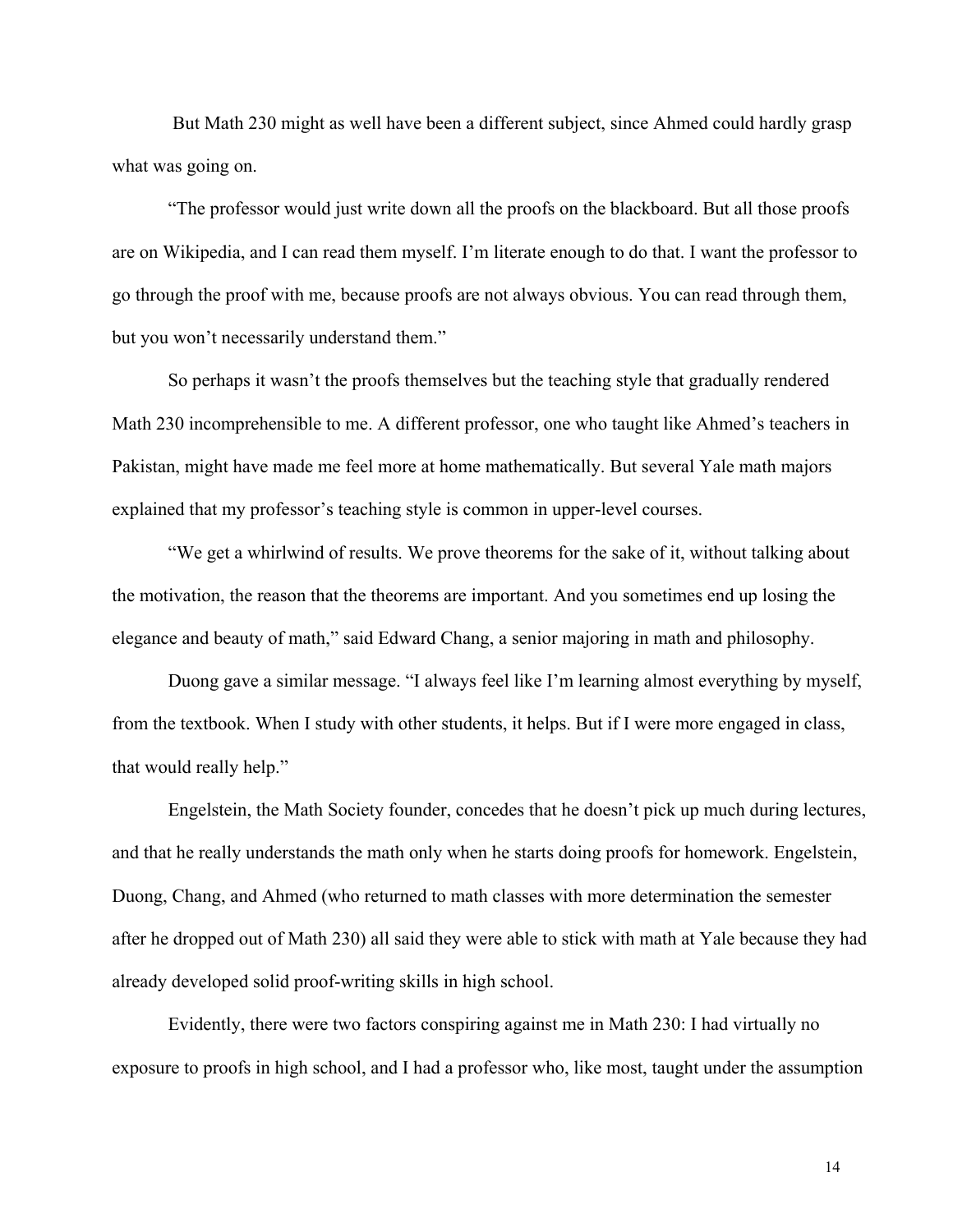that anyone taking a 200-level course had exposure to proofs. The prove-and-run teaching style was clearly adequate for some of my Math 230 classmates, like the ones who finished the homework at light-speed. But I wasn't nearly ready for the "whirlwind of results." And as I found out after dropping Math 230, the proof-free intro calculus classes wouldn't have prepared me any better for Math 230 than the classes I took in high school.

 So on behalf of Yale students like me who don't get proofs in high school and who can't catch all the proofs thrown at them in upper-level math classes, I began to ask: Where are we supposed to learn how to do this stuff?

 Unlike Yale, Union College in Schenectady, NY has offered a course specifically designed to introduce proof-writing skills to the mass of students who emerge calculator-addicted from high school. Maybe if Yale had a class like that, and if I had been directed towards it, I could have avoided my Math 230 trauma.

But most students who took the class at Union College struggled to apply their general proof skills to a content-specific upper-level math class, said Michael Frame, who taught at Union before moving to Yale in 2000 to oversee the introductory calculus classes. A better method, Frame said, is to learn proofs at a slow pace in a lower-level subject like algebra I or geometry, as Loomis and many of my Math 230 classmates had done.

 Then again, as Loomis pointed out, many students aren't ready for proofs when they take algebra I or geometry in high school. And perhaps it's unreasonable to expect Yale's math department to offer proof-based versions of high school subjects. In any case, Frame doesn't think that any single course could succeed in getting every interested Yale freshman up to speed on proofs.

 "If there were an obvious solution, I'm sure that we as mathematicians would have found it. But just like there are as many Buddhisms as there are Buddhists, there are probably as many ways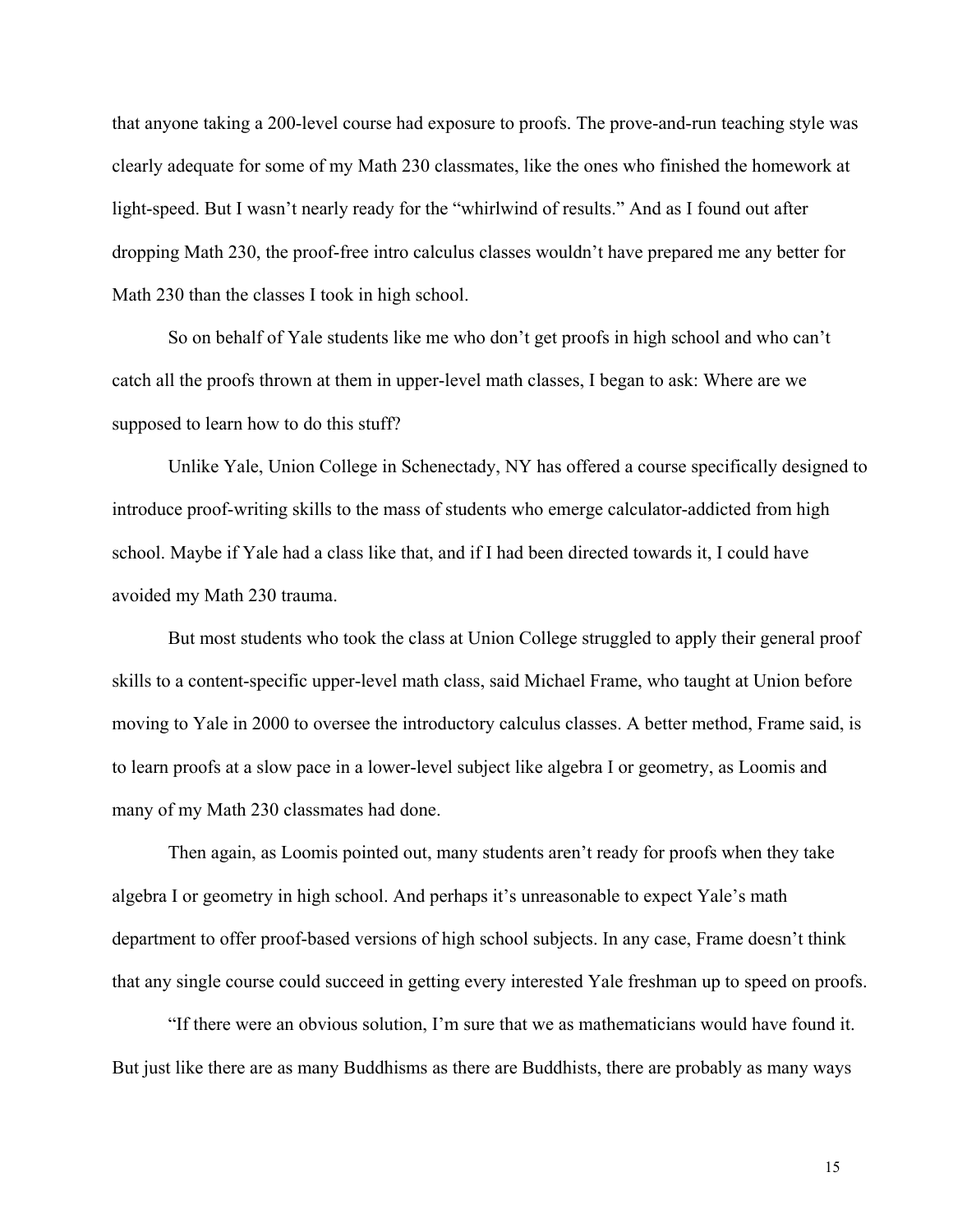to learn proof-writing as there are math students," Frame said

 Some of the math majors I spoke with admitted that the proof barrage in upper-level classes is tough to handle. But they also said that professors wouldn't cover nearly as much material if they followed the teaching methods used at summer math camps, where most of these math majors got their first taste of proof.

Engelstein spent six weeks at a math camp at Hampshire College after his sophomore year of high school, and he describes those weeks as his mathematical coming-of-age. He spent six hours a day in classes led by a professor and two college students, who proposed a few definitions, then slowly explained proof techniques that Engelstein and his classmates used to prove a substantial bulk of modern number theory. Importantly, Engelstein says, the students weren't told which theorems to prove. They had to arrive at the results using only their new proof skills and their own intuitions.

 "I remember proving these famous theorems by myself at one in the morning," says Engelstein, who thinks that Yale should offer a summer-camp-style seminar (although with fewer classroom hours) for freshman who are "wondering whether to be math majors but aren't sure yet, who haven't seen many proofs before."

 Would math professors really put up with giving seminars instead of lectures? They do at St. John's College, a 500-student liberal arts school with campuses in Annapolis, MD and Santa Fe, NM. The St. John's curriculum centers around the "Great Books" of every liberal arts discipline, mathematics included. According to the college website, undergraduates study math for all four years, in tutorials of 12 to 15 students. They read works by Euclid, Descartes, Newton, and Einstein, then do proofs and d[i](#page-21-0)scuss the big-picture questions all at the same time.<sup>1</sup>

 This approach made a convert out of Jennifer Gavin, a high school English teacher in Westchester County, NY who has taken graduate classes at St. John's Annapolis campus for the past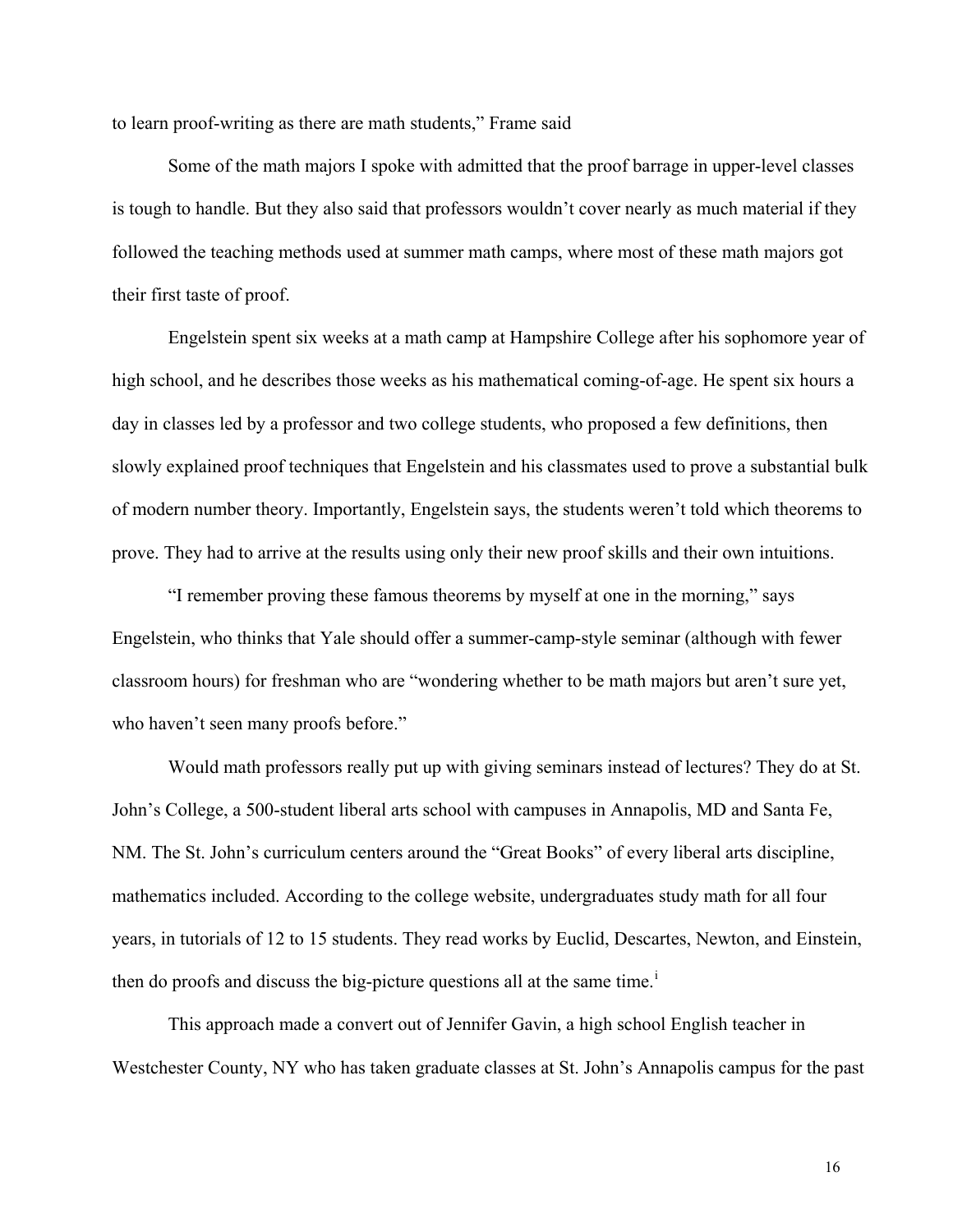two summers. Gavin diagnoses herself with a "math disability," at least when it comes to the number-crunching math she faced in high school and during her freshman year at Mary Washington College, before settling into an English major. But when she grudgingly began the St. John's graduate math segment (required for all graduate students, and structured like the undergraduate tutorials), she was surprised at how much she understood.

 "It was still math, but it wasn't in this harshly competitive, right-or-wrong atmosphere that I always associated with math. It was just a group of people genuinely interested in finding out what the truth was," Gavin said.

 Each day, Gavin's tutorial started with a discussion of some philosophy readings about the nature of numbers or the true essence of geometrical points. But when it came time to look at the proofs, her instructor didn't go the blackboard—instead, students did. Without notes, Gavin or one of her classmates would write up some of Euclid's axioms, then try to reach the same theorems Euclid did, getting pointers from the other students along the way.

 "Sometimes it took us two hours to get through four proofs, but by the end you really knew it. I could really see the math, which is something that never happened to me in high school," Gavin said. She was even inspired to write a post about geometry on her otherwise-literary online blog, "Logos."

 To be sure, St. John's core mission as a Great Books school isn't to train the next generation of research mathematicians (although in a 2000 survey, 9.4% of St. John's alumni reported having a career in computers, science, or math). A slow-moving math seminar with philosophical overtones doesn't quite fit the Yale math department's mission of "doing a good job for students who want to take math classes" but "not necessarily swelling the number of math students," according to Mikhail Kapranov, the current chair of Yale's math department. "Doing a good job," Kapranov said, includes covering lots of material in upper-level classes to prepare math majors for graduate study. Covering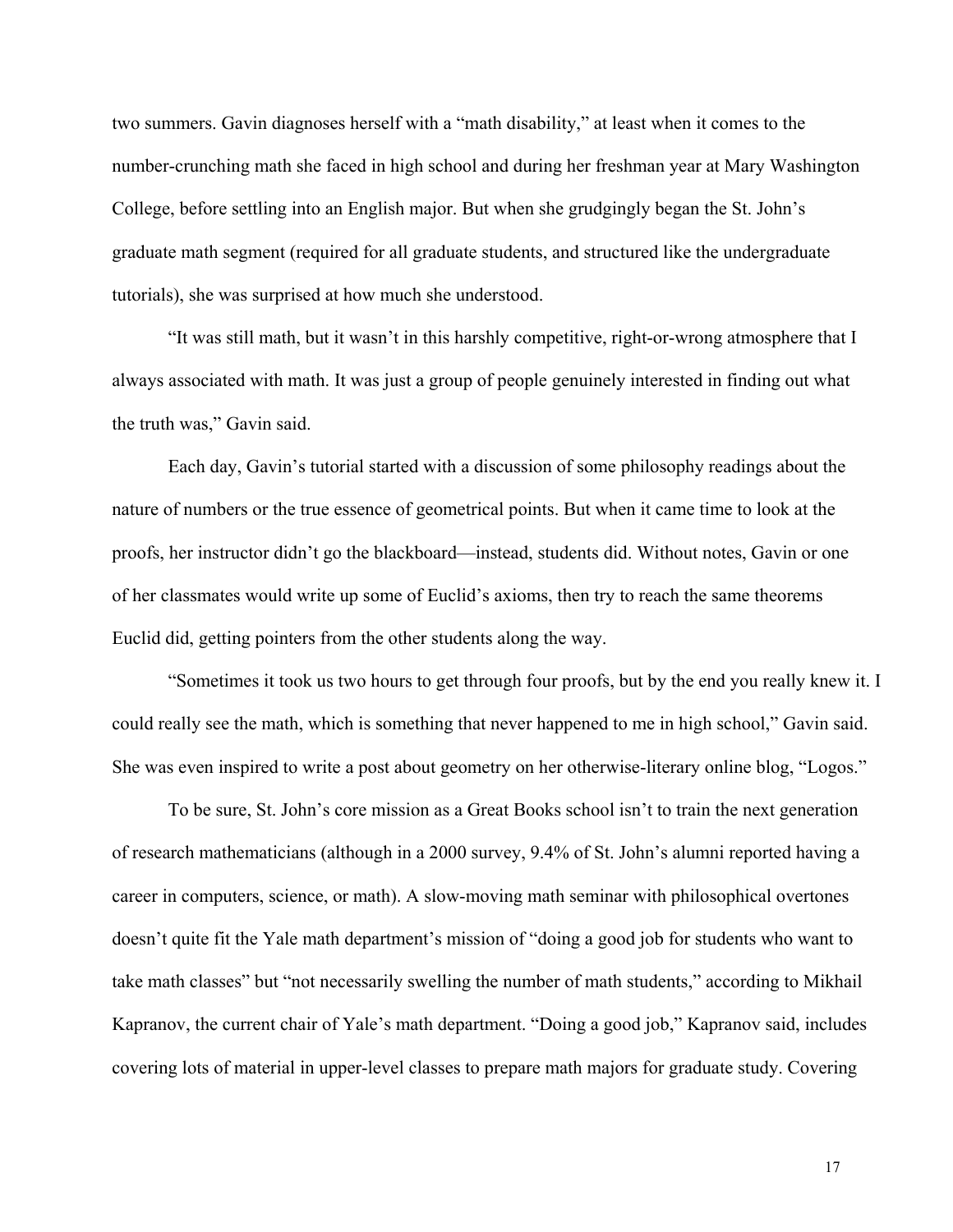lots of material, as several math majors pointed out, requires fast-paced lectures, with little time to pause and reflect on the proofs, let alone invite students up to blackboard.

 But is it worth covering so many proofs so quickly, if even the math majors struggle to keep up in lecture? And why do so many professors at Yale use a proof-by-fire lecture style? Part of the answer, it turns out, is graduate school.

 "We didn't specifically talk about how to teach students in more advanced undergraduate courses," said Manish Patnaik, a graduate student in Yale's math department from 2001 to 2008 and now a postdoc at Harvard, recalling the one-semester teaching seminar that he took at Yale. At least at Yale and Harvard, Patnaik said, graduate students are required to teach only the intro-level calculus classes, which don't cover any proofs. As a result, graduate students get teacher training focused only on those courses. However, Patnaik hesitated to say that graduate students should get specific training about how to teach proofs in upper-level courses.

 "Teaching proofs is maybe slightly easier for graduate students because that's what they have more exposure to. You remember your undergraduate proof classes and your graduate classes, which are all proof-based, whereas intro calculus is a more remote thing for most graduate students," Patnaik said.

 At least at Harvard and Yale, the only model that graduate students get for their own future proof-based teaching comes from their proof-based classes in college and graduate school. Since many of those classes are taught as rapid-fire lectures rather than St. John's-style seminars, it's not surprising that new faculty members, like my Math 230 professor, take the lecture approach.

 Kapranov, the department chair, defends the lecture-style teaching and the lack of emphasis on proofs in Yale's teacher training program. "Too much attention to the issue of teaching proofs is not constructive. Proof is simply a manifestation of common sense. The more it's built up as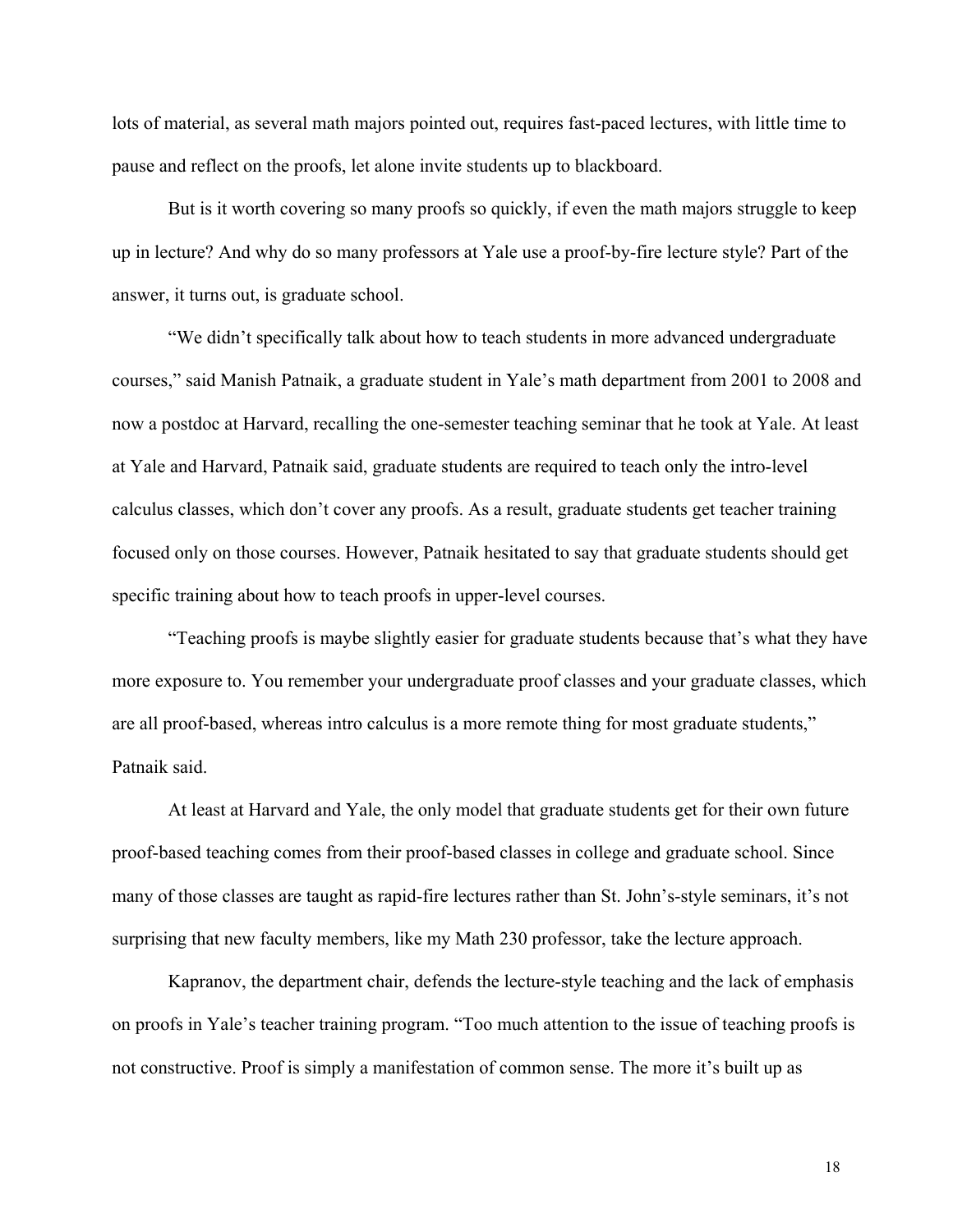something transcendental, something that teachers and students need special training for, the more difficult it becomes," he said.

 However, if Kapranov and the other math professors want to do something to improve Yale's flaccid undergraduate math culture—short of recruiting Mathematical Olympiad gold medalists they might need to pay more attention to the issue of teaching proofs to the uninitiated like me. And who knows? A freshman seminar like the one Engelstein suggested, or a slower seminar-style approach in the upper-level classes, could increase Yale's pool of qualified competitors for the Putnam exam, which is entirely proof-based.

But if Yale's math department isn't going to change its ways anytime soon, high schools might be the best last hope for the future of Yale's undergraduate math community. If school officials reinstated the proofs that Loomis did when she was in high school, Yale might see a bigger crowd pushing through Math 230.

 In fact, wonders Edward Chang, why not introduce proofs before high school? "There's no reason why an elementary school student can't understand elementary number theory or elementary set theory," Chang said, citing the short definitions and simple proofs that he began with at summer math camp.

 But don't expect a "New New Math" movement anytime soon. Since September 2009, 48 states plus the District of Columbia have signed on to the Common Core State Standards for Mathematics, pledging to use the standards as a basis for curriculum reform. Almost every one of the 239 high school math standards in the current Common Core draft begins with the words "solve," "graph," or "use." Only ten of the standards include the words "proof" or "prove."

 The Common Core Standards are a blueprint for more number crunching in higher-level high school courses. However, Loomis is careful to look on the bright side.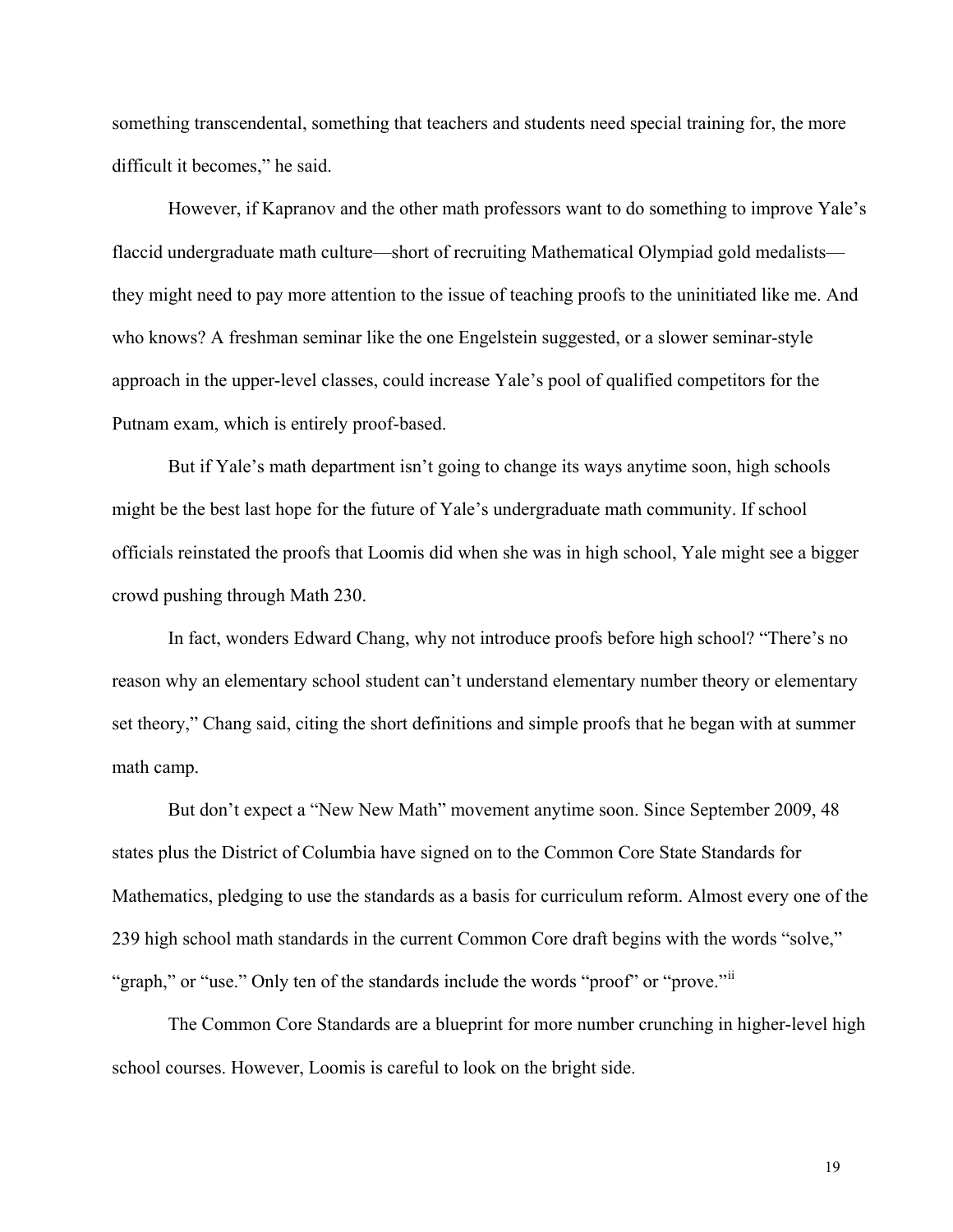"We're now trying to make sure that more kids are exposed to higher-level math. We've succeeded at that, and that's a good thing," Loomis said. Also, she stressed that all the proof-based classes she took in high school were reserved for just the top few dozen math students. The rest of her classmates, she said, were "weeded out" of the higher-level math track and, as a result, had fewer qualifications for college admission. Future Yale applicants can probably handle a few proofs, but plenty of high school students struggle with the basics. The Common Core Standards perhaps rightly focus on the basic mathematical literacy needed for college and for careers that aren't in a math department.

 As Michael Frame, the Yale professor, pointed out, math educators have yet to find a foolproof way to teach proofs—within the confines of a normal class schedule—to students who haven't gone to math camp or who don't "get it" on their own by reading the textbook. Roger Howe also has doubts that such a solution exists.

 "One strength of mathematical culture is that it produces things that are extremely reliable, that can be used in lots of different ways and that stick around forever. Producing things like that requires a kind of culture and austerity that might never appeal to the masses. Perhaps math has to accept this lonely path," Howe said.

 For a few months after dropping Math 230, I was content to leave math on its lonely path. But soon afterwards, I couldn't help getting jealous when I heard math majors speak reverentially of the "beauty" and "elegance" of their proofs. Some even talk about proof like it's a self-help technique.

 "Math shapes my personality. By doing proofs, I learn how to be rigorous and careful," said Mu, the freshman Putnam fellow. "In a proof, you have to categorize a big problem into several possibilities, and you have to conceive of every possibility. In real life, when I'm faced with a difficulty and there are many directions I could go in, I consider each one, and then I can solve the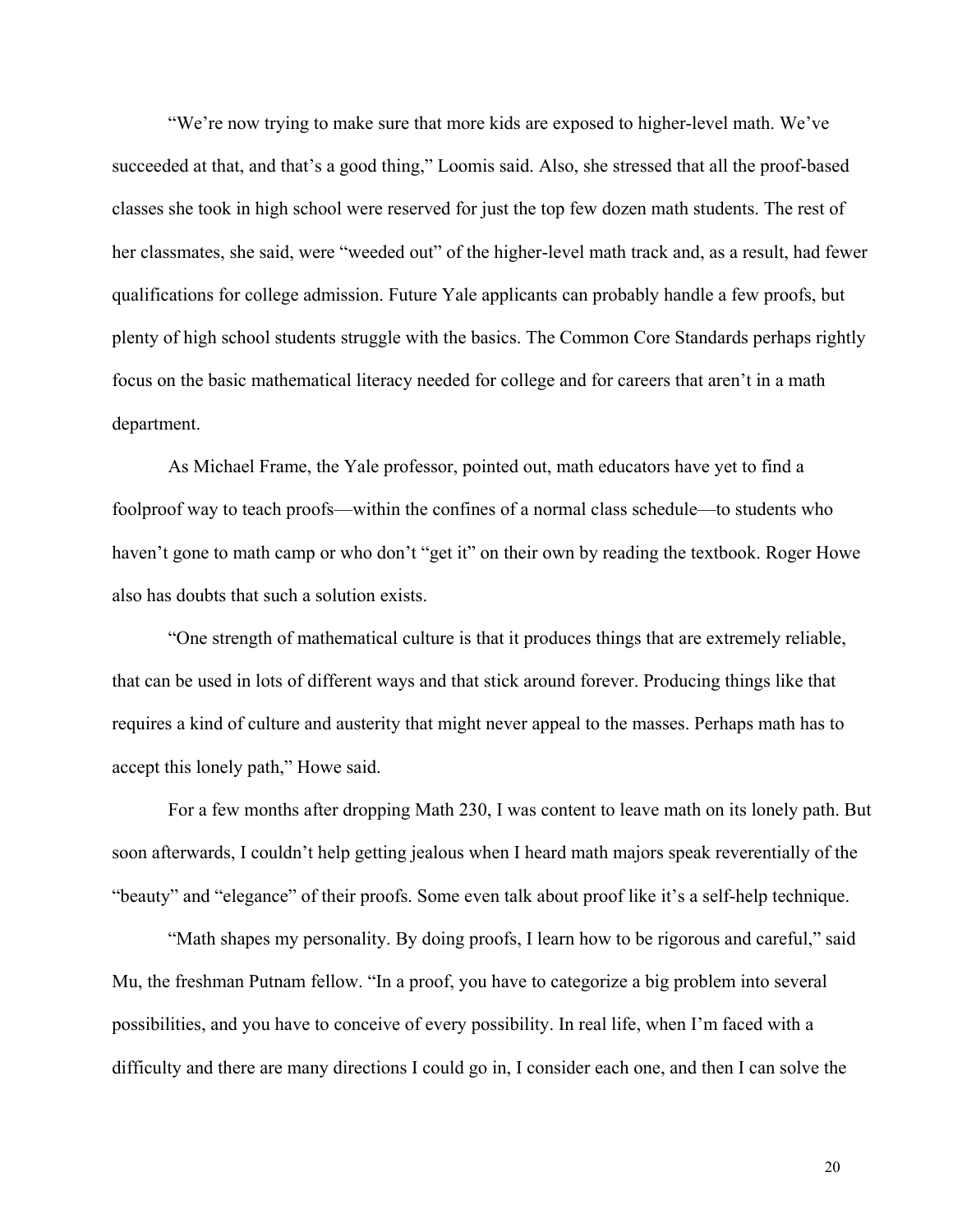problem." Mu said that he drafts yearlong plans, covering his academic and personal goals, and then writes weekly progress reports for himself.

 The philosophical appeal of proof is what drew me, as a sophomore, to "Mathematical Logic," a philosophy course with an imposing title and a petite Korean instructor, Sun-Joo Shin. Professor Shin types up and hands out all the important proofs that she covers in lecture, so students don't have to scribble to keep up. She began the course by covering the bare essentials of a logical proof system and then built up from there, asking us to prove important theorems for homework along the way. The grand unifying theorem that we proved on the last day of class, Kurt Gödel's Completeness Theorem, was climactic and deliciously philosophical. Twenty-four mostly humanities-focused students and I walked away from the class with a proof background that most of us never would have gotten otherwise.

 After that confidence-booster, I declared a major in mathematics and philosophy, and I dove back into the math department's upper-level courses, rejoining some of my former Math 230 classmates. I still struggle to follow lectures, and I'm not planning to take the Putnam exam anytime soon, but I'm getting a feel for mathematics, which, as the St. John's website points out, comes from the Greek word for "learning."

 But maybe I'm just a math wimp for taking such a circuitous route back to proofs. Alex Brown, a freshman at Yale this year, started Math 230 last fall with only a few proofs from high school under his belt. The homework became overwhelming, he scored 20 points below the class average on the midterm, and he was ready to drop out. When he called his mom to break the news, something about her tone made him change his mind.

 "She said, 'Okay, you can drop the class, but you've always wanted to do math, so this would be a good challenge for you.' It was like she was daring me to stick with the class, so I did. I